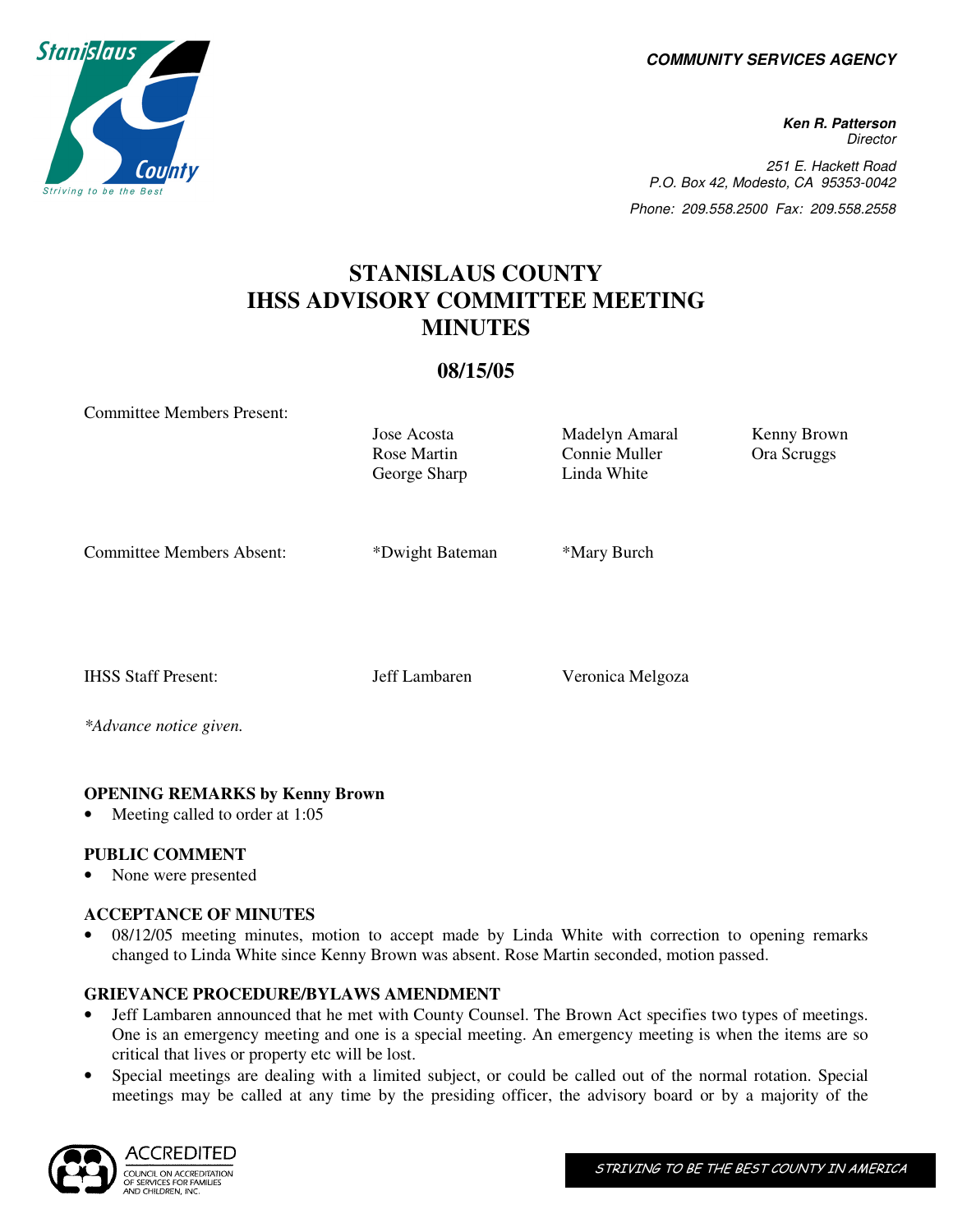members. Written notice of the meeting must be received 24 hours in advance by all members of the board. Notice must specify date, time, place and the business to be discussed. No other business may be discussed at the special meeting other than what is referenced on the notice. The location of the special meeting must be in a location that is freely accessible to the members of the public.

• Kenny Brown stated that we have chairman in one section and then presiding officer in another section. We will replace chairman with presiding officer all through the bylaws. George Sharp made a motion and Linda White seconded, motion passed.

## **PUBLIC AUTHORITY**

- Jeff Lambaren handed out a time for task questionnaire from the State Department of Social Services, they are asking that all the advisory committees throughout the counties fill out this questionnaire. The purpose of this is to do a comparison of the time the workgroups are estimating versus people who are actually receiving or providing the services.
- The Department of Social Services understands that this is just a snapshot and it is not representative of the whole population. It will not change anyone's hours.
- Jeff Lambaren went over the questionnaire with the committee members. The members will take the questionnaires home, the members will fill them out, bring them back to the next meeting and all the questionnaires will be turned in together.
- Jeff Lambaren announced that there is an opportunity to make an organization on an advisory committee. If there is a desire the committee can be involved, whoever was our representative could either attend a meeting or be on a conference call.
- Madelyn Amaral liked the idea, she felt it would allow the committee to learn from other committees.
- Jeff Lambaren stated that we would get information faster and we would be included in the pipeline. There might be some additional duties.
- Kenny Brown asked if there would be any cost to the committee as a whole. Jeff Lambaren said there may be cost for transportation to conferences. This would be taken out of the committee's budget.
- Linda White nominated Madelyn Amaral to be the committee's representative, Madelyn Amaral accepted.
- Ora Scruggs volunteered to be involved in this committee.
- The next conference call is on Tuesday August  $16<sup>th</sup>$ . The calls are through a conferencing center, Jeff Lambaren will let Madelyn Amaral know how she can get on the conference call.
- Jeff Lambaren stated that Santa Clara has a video about IHSS. The IHSS Advisory Committee of Stanislaus County can use the same video, but use our information or we could even make our own video.
- Linda White asked about producing a video of our own, similar to Santa Clara County's video.
- Jeff Lambaren stated that the County in conjunction with Stanislaus State University has a recording studio.
- Kenny Brown stated that they have produced some very professional videos.
- Members would be able to tell their own stories.
- Jeff Lambaren announced that if anyone has health insurance questions they could call the Public Authority. If they have questions on what doctor's they can see, they can check the number on the back of their card.
- Madelyn Amaral passed around a flyer of people that are advertising that they provide rides and will run errands for people. Jeff Lambaren will see if he can find out if they are licensed.
- Jeff Lambaren stated that he met with personnel and the positions for the accountant, homecare assistant and the confidential/secretary should be listed in the Modesto Bee in about two weeks. The closing date should be mid-September, and the interview panel will follow. Early to mid-October the office should be staffed. The registry is done by contract until the end of the calendar year. At that point the Pubic Authority will take over the registry, this may be a shared duty.
- Jeff Lambaren stated that the registry would profile the providers and clients so that they can match them up according to the needs of the clients and the qualifications of the providers.
- Linda White asked when the open house would be. Jeff Lambaren stated that it would probably be in mid-October, we could have our October meeting at the Public Authority.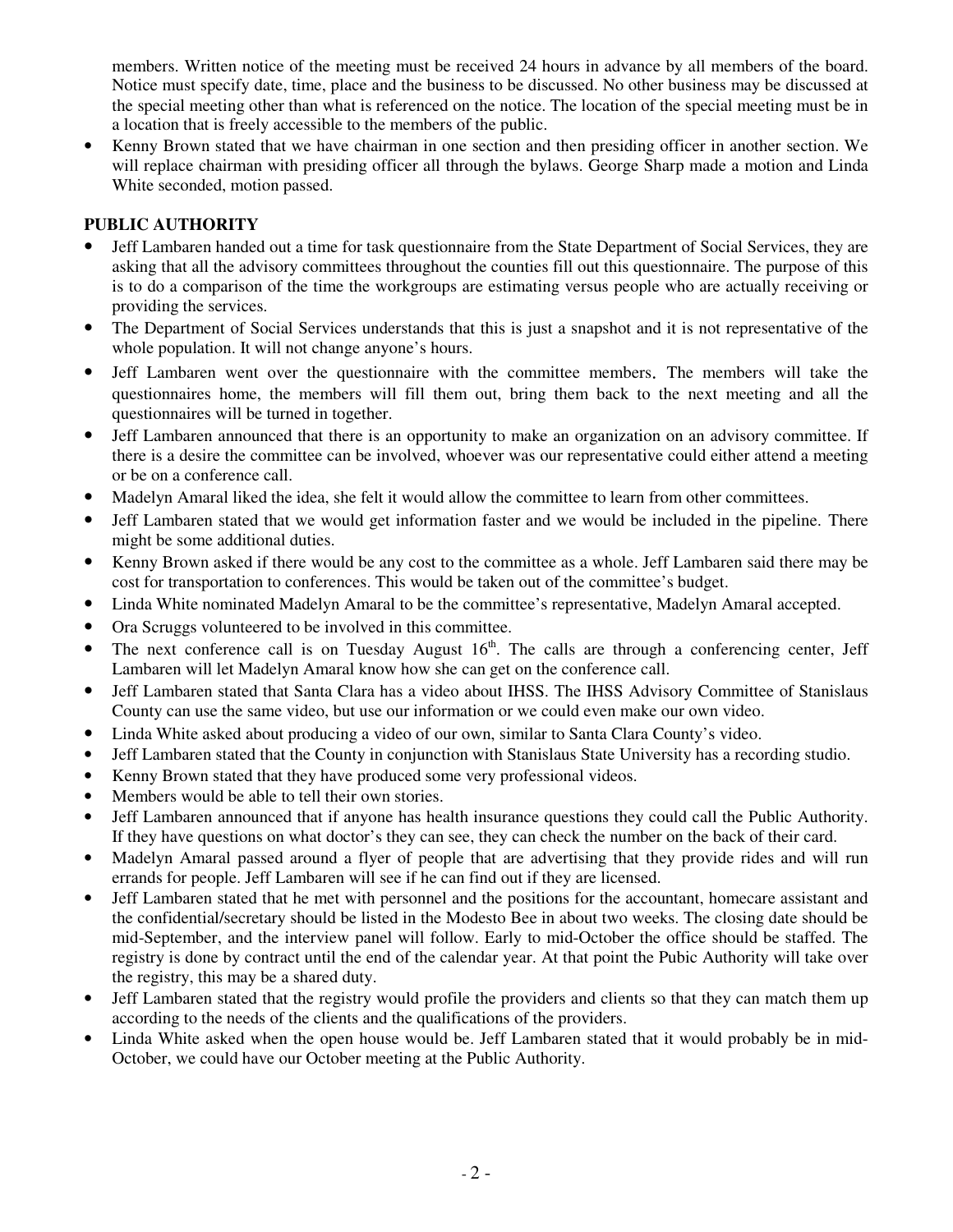## **LEGISLATIVE UPDATE**

- George Sharp stated that he did not have any information because the legislature is still on summer recess.
- Madelyn Amaral stated in past legislation it indicated that the providers would get another raise.
- Jeff Lambaren stated that an automatic raise will come on December 1, 2005, and that will bring the wage to \$8.25.
- The next opportunity to negotiate a new contract will be September 2006, the amount is determined on what the Board of Supervisors approve.
- George Sharp stated that even though IHSS providers wages were spared there is a still a proposal that the State wants to go back to minimum wage next year. They start looking at mid year budget cuts in November and by December those cuts can become effective.
- George Sharp will bring the bill on provider's wages to the next meeting.
- George Sharp announced that at this time there is a Stakeholder meeting in Sacramento, having to do with time for task and quality assurance.

#### **ANNUAL REPORT**

- Kenny Brown liked the idea of having the annual report done professionally through an outside copy company. The committee would write the articles and then have the annual reports produced. Connie Muller made a motion to do it this way, Linda White seconded, motion passed. The reports would be on thicker paper and maybe all could be in color. The committee will look at the cost of 1,000 and then in increments of 500 after that.
- Ora Scruggs suggested we have it done locally, the committee agreed.
- The committee will contact some places and get some samples.

## **HOT TOPICS**

- Ora Scruggs suggested that the committee give an award to someone that had done a great service to the community.
- Madelyn Amaral asked what this would be for and when would it be given. Jeff Lambaren said it could be up to the committee to give it annually, quarterly etc. Jeff Lambaren suggested annually would be ok, but the committee would need to decide what the criteria would be to nominate someone to receive this award.
- Kenny Brown asked if there was anyone other than Ora Scruggs that would be interested in being involved on this. Madelyn Amaral stated that she would like to know more about this and if the committee chose to do this it would have to be something that was connected to the IHSS committee.
- Jeff Lambaren stated that the difficulty in doing something like this would be publicizing this and receiving it back because the information would be confidential.
- Connie Muller suggested the committee table this until we do our next survey and the committee could add this as a question on the survey; would you like to nominate your provider as provider of the year award.
- Kenny Brown suggested that whoever feels strongly about doing this could write something up, present it to the committee at the next meeting, and the committee can review it and decide if it is something the committee would like to participate in.

#### **GENERAL UPDATE**

- The committee is looking into raising the stipend and changing the meetings to once a month. Jeff Lambaren announced that the original agenda was pulled that set the stipend at \$20.00 per meeting and per member. The \$20.00 was set as a reasonable cost to eliminate transportation barriers that members may encounter. That was the justification for the \$20.00 payment. Jeff Lambaren stated that the committee might be able to request \$10.00 more per meeting because of the price of gas.
- The committee discussed the issue of raising the stipend. It was brought up that possibly an increase could be included to provide a lunch allowance. George Sharp stated that the Board of Supervisors would not justify paying for meals. George Sharp also doesn't think the stipend needs to be raised, that is not why the members are supposed to be coming to the meetings for.
- Connie Muller stated that she was ok with \$30.00 if the meetings were going to be once a month, otherwise she is fine with staying with \$20.00 per meeting and having the meetings twice a month.